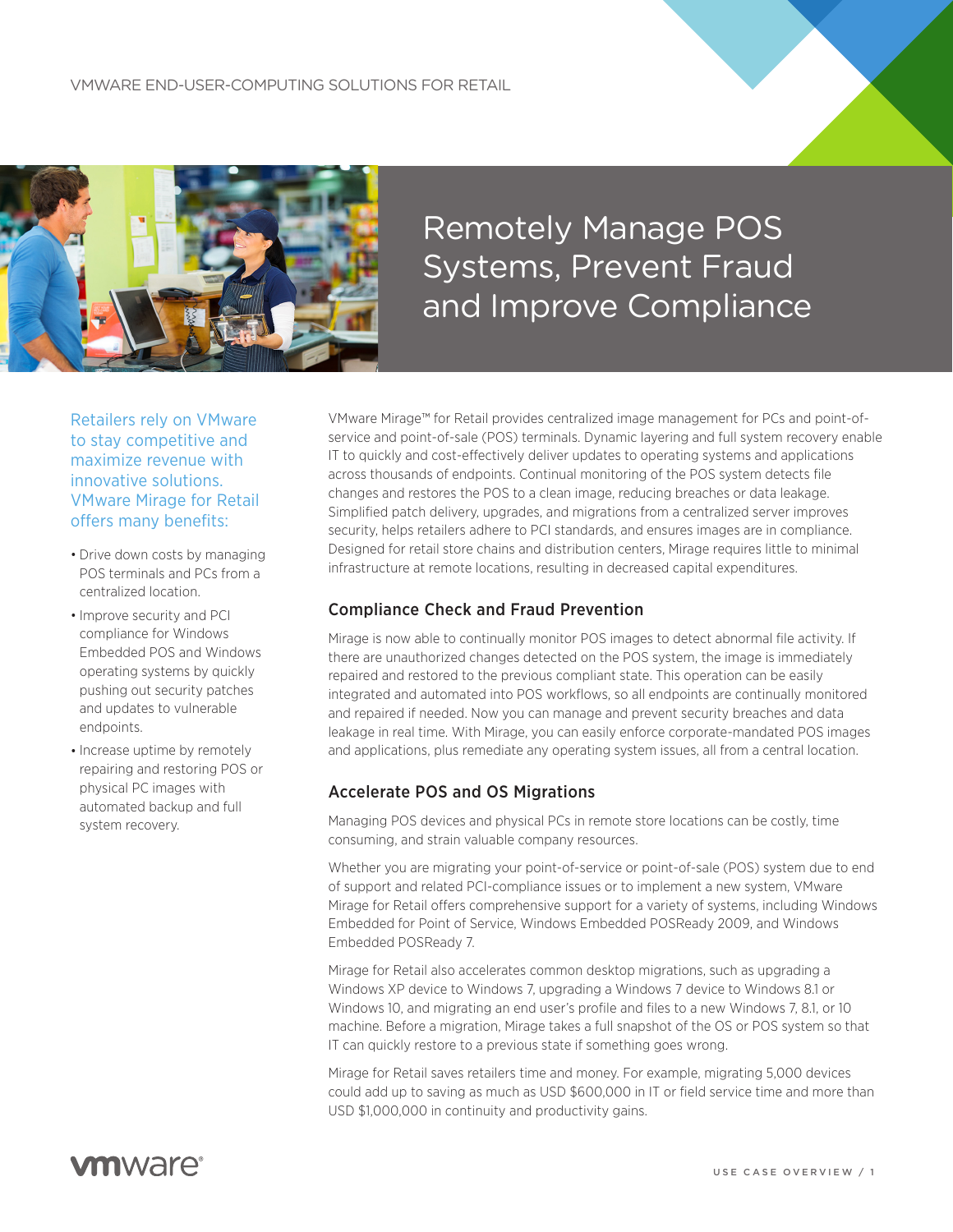

#### Centralize Images with Dynamic Layering

With Mirage for Retail, IT can manage images across POS terminals, desktops, and laptops. Dynamic layering simplifies system and application rollouts. Devices are separated into logical layers so that IT can streamline POS, OS, and application layer updates, and end users can maintain their personalized settings on their PCs. This flexible endpoint management technique enables quick updates, migrations, and hardware upgrades.

#### Automate POS Terminal and PC Backup and Recovery

Whether you need to reimage a desktop or POS terminal, replace a broken hard drive, replace a lost or damaged PC, or roll back a malfunctioning terminal or PC to a previously working snapshot, restoration can be difficult. Mirage takes snapshots of an entire device—including the OS, applications, files, and personalization—and restores an exact image of the old system to any replacement device. Or you can "clean the image" every night by removing only the changes made during the day. Self-service file recovery and "follow-me" access to files across devices additionally enhances end-user productivity.

#### Easily Manage Store and Distribution Center POS Terminals and PCs Without Added Infrastructure

Mirage for Retail excels over a WAN by leveraging deduplication capabilities, both in storage and during network transfers. Built-in bandwidth control ensures that network transfers stay within limits across the WAN. Mirage centralizes exact copies of POS terminals and PCs over the WAN and into the data center.

#### Extend PC Lifecycle Management Tools

Mirage for Retail augments any PC lifecycle management tool. Mirage extends lifecycle tools by providing dynamic layering, backup and recovery, and rollback options, lowering help desk and field service support costs, improving backup and recovery, and simplifying mass OS and POS deployments. API extensibility and an enhanced reporting framework help IT manage PCs and POS terminals more efficiently.

#### How Does VMware Mirage Work?

When Mirage is installed on a PC or POS terminal, it scans the entire device, referred to as an endpoint, and categorizes its contents into logical layers for easier management. Mirage does not move anything on the PC or POS terminal.

Mirage then sends a complete copy of the endpoint image to the Mirage server, which resides in the data center. The Mirage server keeps the image synchronized. For instance, if a PC end user goes offline, Mirage performs a synchronization the next time the user comes back online. The synchronization includes updates IT has made to IT-managed layers and changes that the end user has made to the system.



**Figure 1:** Mirage for Retail Delivers Image Management, Provisioning, and Migration

"Mirage helped us to seamlessly migrate our point of service devices across 1,250 stores. VMware Mirage enabled a smooth rollout of our mission-critical software, NOAH4. Without this software we cannot sell the latest hearing aids. Centralized, single-touch Windows 7 migration reduced the time and cost of our project by over 50 percent."

– MARK KLERKX, MANAGER IT INFRASTRUCTURE, AUDIONOVA INTERNATIONAL